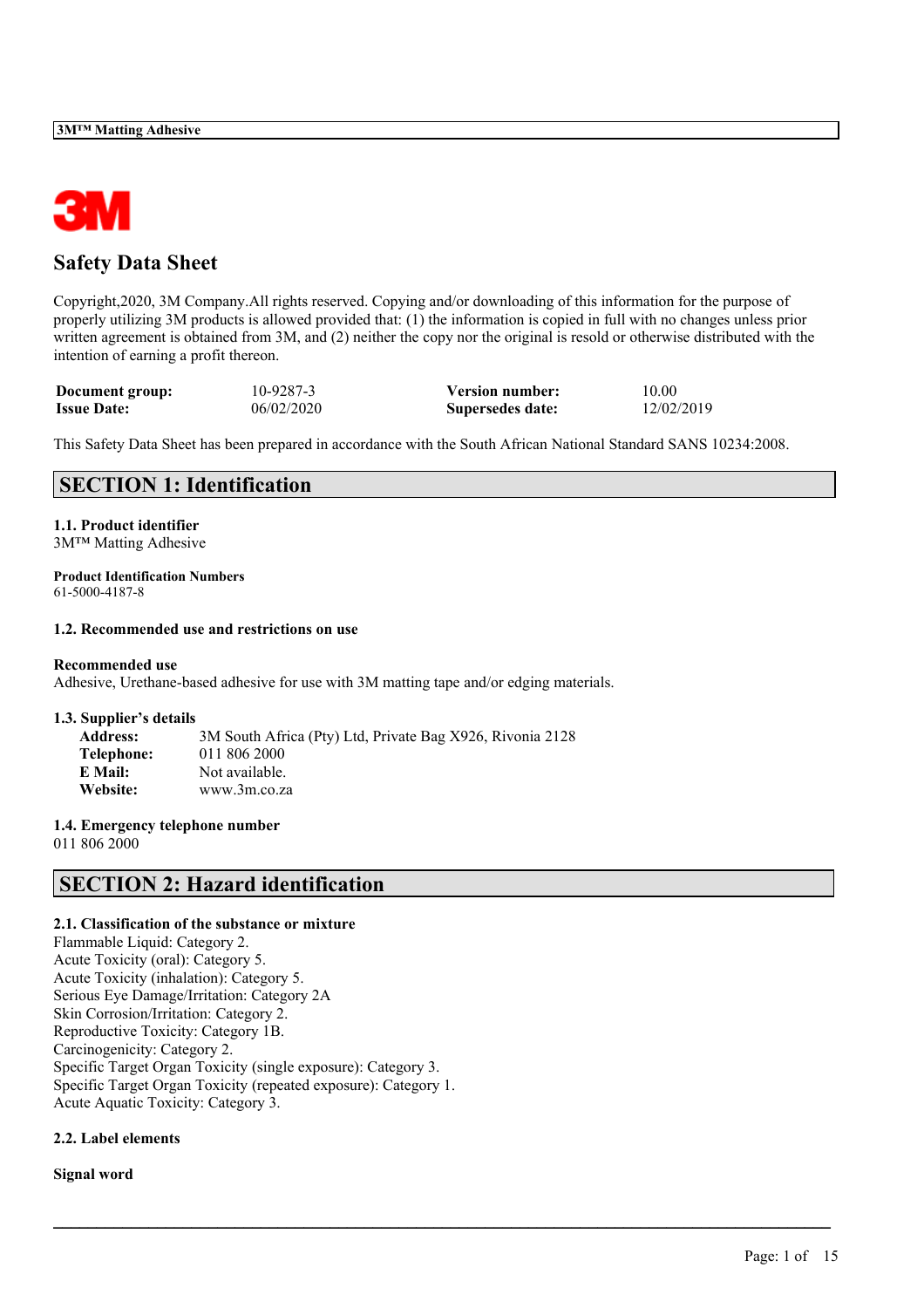# DANGER!

## **Symbols**

Flame | Exclamation mark | Health Hazard |

### **Pictograms**



## **HAZARD STATEMENTS:**

| H <sub>225</sub>  | Highly flammable liquid and vapour.                                                                                                                                                       |
|-------------------|-------------------------------------------------------------------------------------------------------------------------------------------------------------------------------------------|
| H <sub>3</sub> 03 | May be harmful if swallowed.                                                                                                                                                              |
| H333              | May be harmful if inhaled.                                                                                                                                                                |
| H319              | Causes serious eye irritation.                                                                                                                                                            |
| H315              | Causes skin irritation.                                                                                                                                                                   |
| H336              | May cause drowsiness or dizziness.                                                                                                                                                        |
| H <sub>360</sub>  | May damage fertility or the unborn child.                                                                                                                                                 |
| H351              | Suspected of causing cancer.                                                                                                                                                              |
| H372              | Causes damage to organs through prolonged or repeated exposure:<br>cardiovascular system<br>endocrine system<br>immune system<br>nervous system<br>kidney/urinary tract<br>sensory organs |
|                   |                                                                                                                                                                                           |

H402 Harmful to aquatic life.

# **PRECAUTIONARY STATEMENTS**

| <b>Prevention:</b>   |                                                                                                                                     |
|----------------------|-------------------------------------------------------------------------------------------------------------------------------------|
| P <sub>201</sub>     | Obtain special instructions before use.                                                                                             |
| <b>P210A</b>         | Keep away from heat, hot surfaces, sparks, open flames and other ignition sources.<br>No smoking.                                   |
| P <sub>260</sub>     | Do not breathe dust/fume/gas/mist/vapours/spray.                                                                                    |
| <b>P280E</b>         | Wear protective gloves.                                                                                                             |
| <b>Response:</b>     |                                                                                                                                     |
| $P305 + P351 + P338$ | IF IN EYES: Rinse cautiously with water for several minutes. Remove contact<br>lenses, if present and easy to do. Continue rinsing. |
| $P308 + P313$        | IF exposed or concerned: Get medical advice/attention.                                                                              |
| $P370 + P378G$       | In case of fire: Use a fire fighting agent suitable for flammable liquids such as dry<br>chemical or carbon dioxide to extinguish.  |
| Disposal:            |                                                                                                                                     |
| P <sub>501</sub>     | Dispose of contents/container in accordance with applicable<br>local/regional/national/international regulations.                   |

 $\mathcal{L}_\mathcal{L} = \mathcal{L}_\mathcal{L} = \mathcal{L}_\mathcal{L} = \mathcal{L}_\mathcal{L} = \mathcal{L}_\mathcal{L} = \mathcal{L}_\mathcal{L} = \mathcal{L}_\mathcal{L} = \mathcal{L}_\mathcal{L} = \mathcal{L}_\mathcal{L} = \mathcal{L}_\mathcal{L} = \mathcal{L}_\mathcal{L} = \mathcal{L}_\mathcal{L} = \mathcal{L}_\mathcal{L} = \mathcal{L}_\mathcal{L} = \mathcal{L}_\mathcal{L} = \mathcal{L}_\mathcal{L} = \mathcal{L}_\mathcal{L}$ 

# **2.3. Other hazards**

Aspiration classification does not apply due to the viscosity of the product.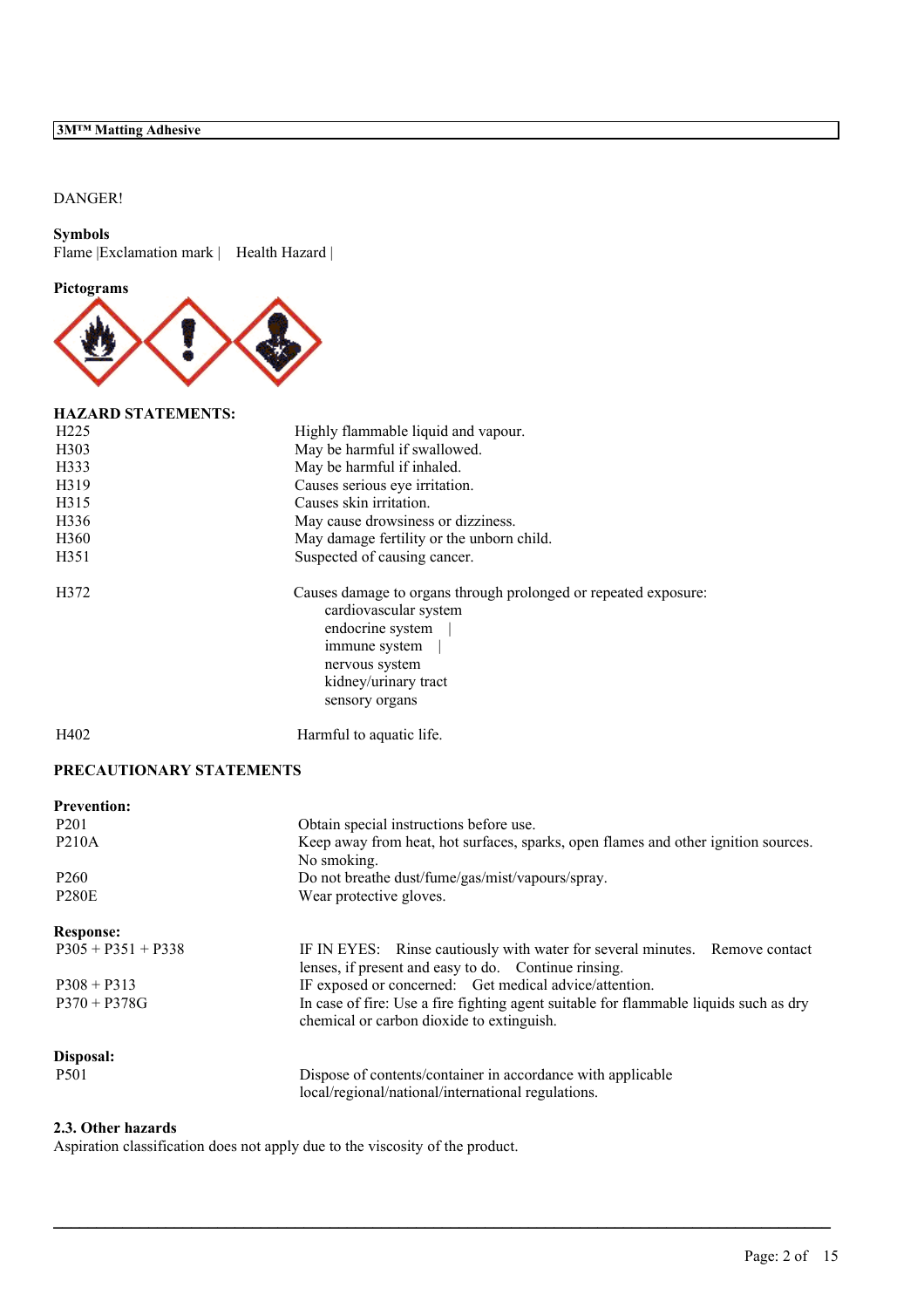# **SECTION 3: Composition/information on ingredients**

This material is a mixture.

| Ingredient                                | <b>CAS Nbr</b> | $%$ by Wt   |
|-------------------------------------------|----------------|-------------|
| Butanone                                  | 78-93-3        | $40 - 70$   |
| ADIPATE-BUTANEDIOL-4,4'-                  | 30662-91-0     | $10 - 30$   |
| DIPHENYLMETHANE DIISOCYANATE-             |                |             |
| <b>HEXANEDIOL RESIN</b>                   |                |             |
| Toluene                                   | 108-88-3       | $10 - 30$   |
| $Bis(2,6-diisopropylphenyl)$ carbodiimide | 2162-74-5      | $0.1 - 1.0$ |
| Ethylbenzene                              | $100 - 41 - 4$ | $\leq 0.1$  |
| 2,6-DIISOPROPYLPHENYL                     | 28178-42-9     | ${}_{0.01}$ |
| <b>ISOCYANATE</b>                         |                |             |

# **SECTION 4: First aid measures**

## **4.1. Description of first aid measures**

### **Inhalation**

Remove person to fresh air. If you feel unwell, get medical attention.

### **Skin contact**

Immediately wash with soap and water. Remove contaminated clothing and wash before reuse. If signs/symptoms develop, get medical attention.

#### **Eye contact**

Immediately flush with large amounts of water. Remove contact lenses if easy to do. Continue rinsing. Get medical attention.

## **If swallowed**

Rinse mouth. If you feel unwell, get medical attention.

## **4.2. Most important symptoms and effects, both acute and delayed**

See Section 11.1 Information on toxicological effects

# **4.3. Indication of any immediate medical attention and special treatment required**

Not applicable

# **SECTION 5: Fire-fighting measures**

# **5.1. Suitable extinguishing media**

In case of fire: Use a fire fighting agent suitable for flammable liquids such as dry chemical or carbon dioxide to extinguish.

 $\mathcal{L}_\mathcal{L} = \mathcal{L}_\mathcal{L} = \mathcal{L}_\mathcal{L} = \mathcal{L}_\mathcal{L} = \mathcal{L}_\mathcal{L} = \mathcal{L}_\mathcal{L} = \mathcal{L}_\mathcal{L} = \mathcal{L}_\mathcal{L} = \mathcal{L}_\mathcal{L} = \mathcal{L}_\mathcal{L} = \mathcal{L}_\mathcal{L} = \mathcal{L}_\mathcal{L} = \mathcal{L}_\mathcal{L} = \mathcal{L}_\mathcal{L} = \mathcal{L}_\mathcal{L} = \mathcal{L}_\mathcal{L} = \mathcal{L}_\mathcal{L}$ 

# **5.2. Special hazards arising from the substance or mixture**

Closed containers exposed to heat from fire may build pressure and explode.

# **Hazardous Decomposition or By-Products**

**Substance Condition**

Carbon monoxide. During combustion. Carbon dioxide. During combustion.

## **5.3. Special protective actions for fire-fighters**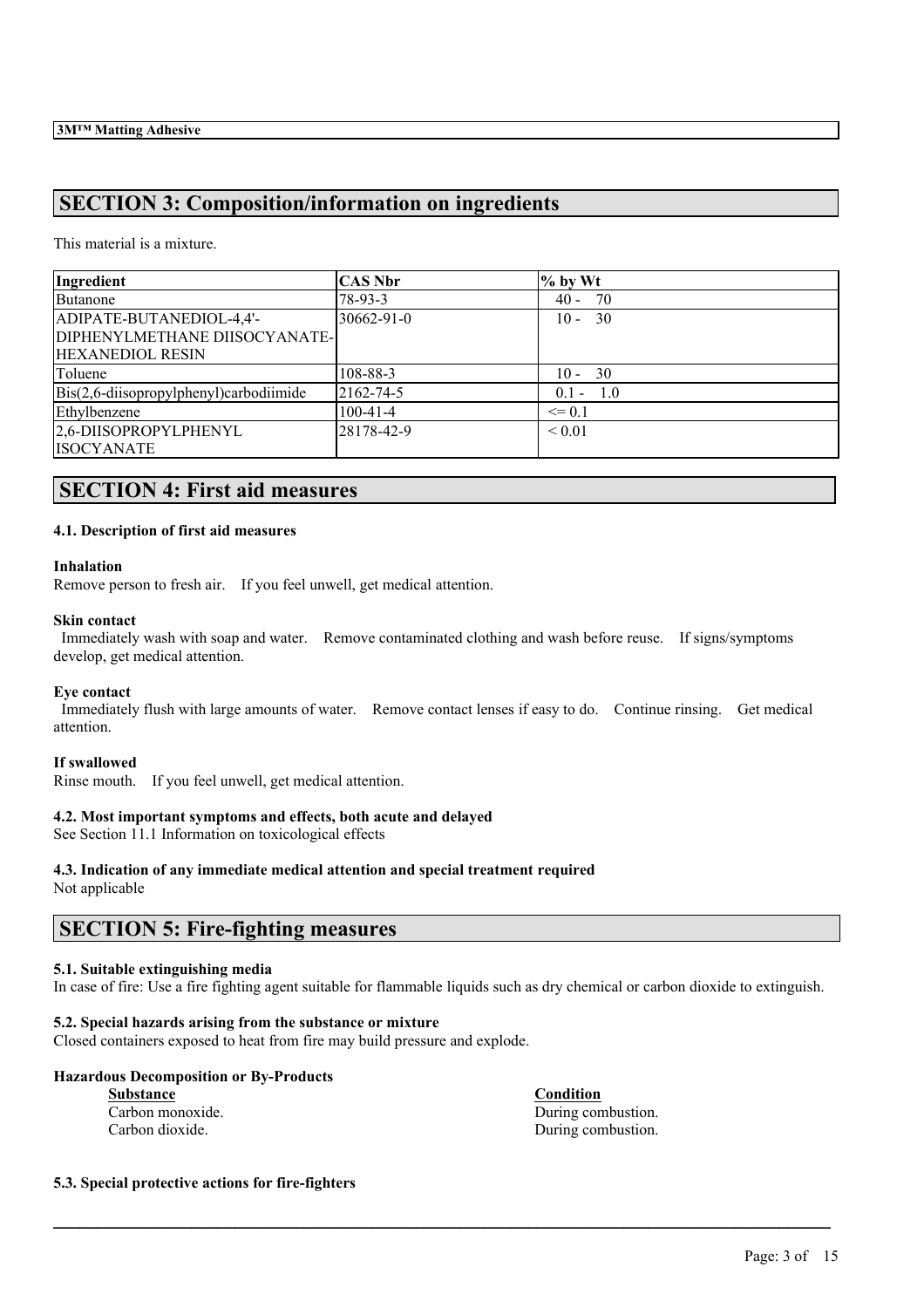Water may not effectively extinguish fire; however, it should be used to keep fire-exposed containers and surfaces cool and prevent explosive rupture. Wear full protective clothing, including helmet, self-contained, positive pressure or pressure demand breathing apparatus, bunker coat and pants, bands around arms, waist and legs, face mask, and protective covering for exposed areas of the head.

# **SECTION 6: Accidental release measures**

# **6.1. Personal precautions, protective equipment and emergency procedures**

Evacuate area. Keep away from heat/sparks/open flames/hot surfaces. - No smoking. Use only non-sparking tools. Ventilate the area with fresh air. For large spill, or spills in confined spaces, provide mechanical ventilation to disperse or exhaust vapors, in accordance with good industrial hygiene practice. WARNING ! A motor could be an ignition source and could cause flammable gases or vapors in the spill area to burn or explode. Refer to other sections of this SDS for information regarding physical and health hazards, respiratory protection, ventilation, and personal protective equipment.

# **6.2. Environmental precautions**

Avoid release to the environment.

# **6.3. Methods and material for containment and cleaning up**

Contain spill. Cover spill area with a fire-extinguishing foam. An appropriate aqueous film forming foam (AFFF) is recommended. Working from around the edges of the spill inward, cover with bentonite, vermiculite, or commercially available inorganic absorbent material. Mix in sufficient absorbent until it appears dry. Remember, adding an absorbent material does not remove a physical, health, or environmental hazard. Collect as much of the spilled material as possible using non-sparking tools. Place in a container approved for transportation by appropriate authorities, but do not seal the container for 48 hours to avoid pressure build-up. Clean up residue with an appropriate solvent selected by a qualified and authorised person. Ventilate the area with fresh air. Read and follow safety precautions on the solvent label and Safety Data Sheet. Dispose of collected material as soon as possible in accordance with applicable local/regional/national/international regulations.

# **SECTION 7: Handling and storage**

## **7.1. Precautions for safe handling**

For industrial/occupational use only. Not for consumer sale or use. Do not handle until all safety precautions have been read and understood. Keep away from heat/sparks/open flames/hot surfaces. - No smoking. Use only non-sparking tools. Take precautionary measures against static discharge. Do not breathe dust/fume/gas/mist/vapours/spray. Do not get in eyes, on skin, or on clothing. Do not eat, drink or smoke when using this product. Wash thoroughly after handling. Avoid release to the environment. Avoid contact with oxidising agents (eg. chlorine, chromic acid etc.) Wear low static or properly grounded shoes. Use personal protective equipment (eg. gloves, respirators…) as required. To minimize the risk of ignition, determine applicable electrical classifications for the process using this product and select specific local exhaust ventilation equipment to avoid flammable vapor accumulation. Ground/bond container and receiving equipment if there is potential for static electricity accumulation during transfer.

## **7.2. Conditions for safe storage including any incompatibilities**

Store in a well-ventilated place. Keep cool. Keep container tightly closed. Store away from acids. Store away from oxidising agents.

# **SECTION 8: Exposure controls/personal protection**

## **8.1 Control parameters**

## **Occupational exposure limits**

If a component is disclosed in section 3 but does not appear in the table below, an occupational exposure limit is not available for the component.

| Ingredient   | $^{\circ}$ $^{\circ}$ Nbr | <b>gency</b> | LIMIT<br>tvne           | <b>Additional comments</b> |
|--------------|---------------------------|--------------|-------------------------|----------------------------|
| Ethylbenzene | $100 - 41 - 4$            | .CGIH<br>Δ   | <b>TW</b><br>$A:20$ ppm | ⊅ontirmed animal           |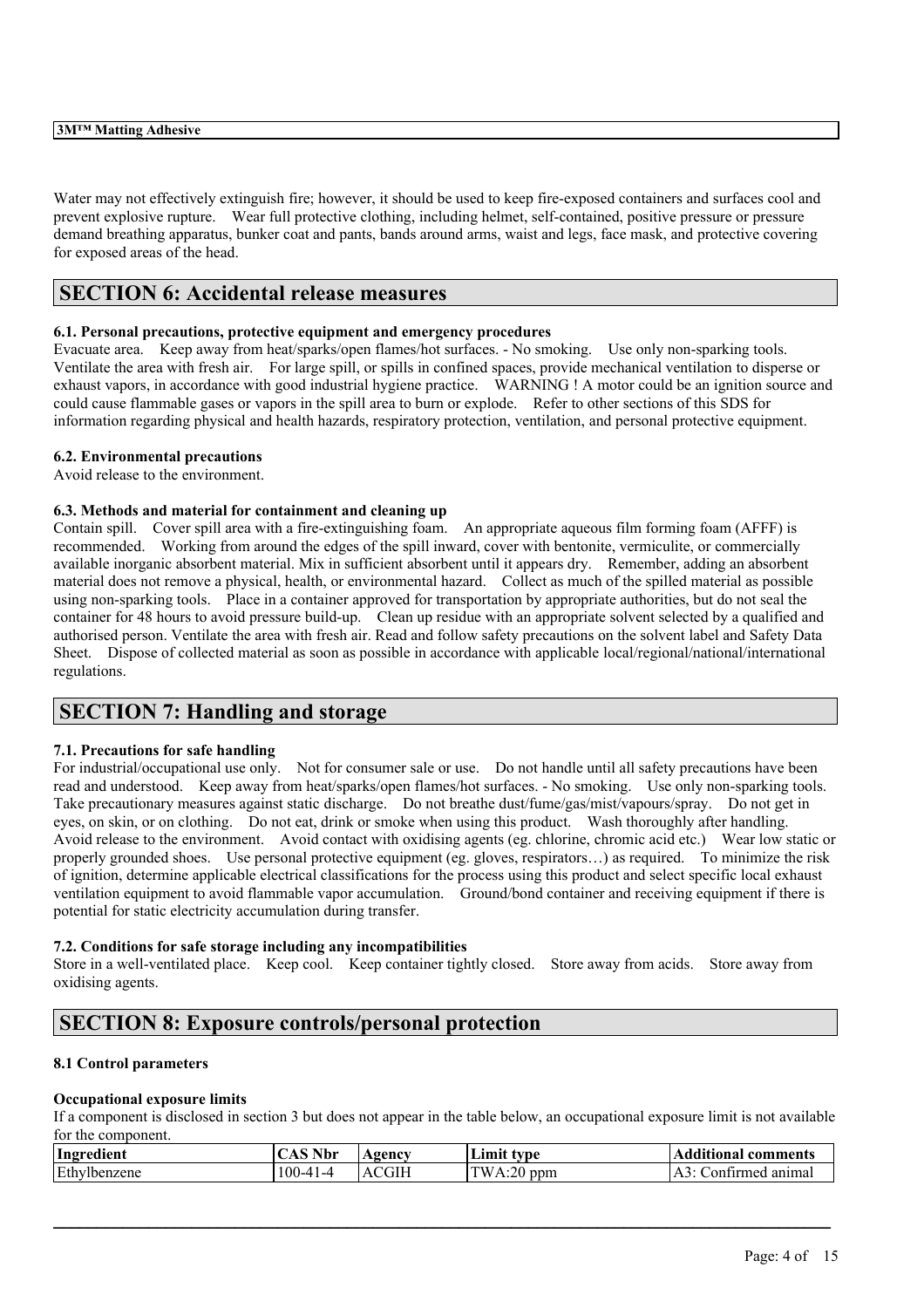|              |                |              |                                            | carcin.                 |
|--------------|----------------|--------------|--------------------------------------------|-------------------------|
| Ethylbenzene | $100-41-4$     | South Africa | TWA $(8 \text{ hours})$ :435               |                         |
|              |                | <b>RELS</b>  | $mg/m3(100 ppm);$ STEL $(15$               |                         |
|              |                |              | minutes):545 mg/m3(125 ppm)                |                         |
| Toluene      | $108 - 88 - 3$ | <b>ACGIH</b> | TWA:20 ppm                                 | A4: Not class. as human |
|              |                |              |                                            | carcin                  |
| Toluene      | 108-88-3       | South Africa | TWA(8 hours): $188 \text{ mg/m}$ 3(50      | SKIN                    |
|              |                | <b>RELS</b>  | $ppm$ ); STEL $(15 \text{ minutes})$ : 560 |                         |
|              |                |              | mg/m3(150 ppm)                             |                         |
| Butanone     | $78-93-3$      | <b>ACGIH</b> | TWA:200 ppm;STEL:300 ppm                   |                         |
| Butanone     | 78-93-3        | South Africa | TWA $(8 \text{ hours})$ :590               |                         |
|              |                | <b>RELS</b>  | $mg/m3(200 ppm);$ STEL $(15$               |                         |
|              |                |              | minutes):885 mg/m3(300 ppm)                |                         |

ACGIH : American Conference of Governmental Industrial Hygienists

AIHA : American Industrial Hygiene Association

CMRG : Chemical Manufacturer's Recommended Guidelines

South Africa CLs : South Africa. Control Limits. Regulations for Hazardous Chemical Substances, Table 1

South Africa RELs : South Africa. Recommended Exposure Limits (RELs) Regulations for Hazardous Chemical Substances, Table 2

TWA: Time-Weighted-Average

STEL: Short Term Exposure Limit

CEIL: Ceiling

## **8.2. Exposure controls**

## **8.2.1. Engineering controls**

Provide ventilated enclosure for curing. Curing enclosures must be exhausted to outdoors or to a suitable emission control device. Use general dilution ventilation and/or local exhaust ventilation to control airborne exposures to below relevant Exposure Limits and/or control dust/fume/gas/mist/vapours/spray. If ventilation is not adequate, use respiratory protection equipment. Use explosion-proof ventilation equipment.

## **8.2.2. Personal protective equipment (PPE)**

## **Eye/face protection**

Select and use eye/face protection to prevent contact based on the results of an exposure assessment. The following eye/face protection(s) are recommended: Indirect vented goggles.

## **Skin/hand protection**

Select and use gloves and/or protective clothing approved to relevant local standards to prevent skin contact based on the results of an exposure assessment. Selection should be based on use factors such as exposure levels, concentration of the substance or mixture, frequency and duration, physical challenges such as temperature extremes, and other use conditions. Consult with your glove and/or protective clothing manufacturer for selection of appropriate compatible gloves/protective clothing. Note: Nitrile gloves may be worn over polymer laminate gloves to improve dexterity. Gloves made from the following material(s) are recommended: Polymer laminate

## **Respiratory protection**

An exposure assessment may be needed to decide if a respirator is required. If a respirator is needed, use respirators as part of a full respiratory protection program. Based on the results of the exposure assessment, select from the following respirator type(s) to reduce inhalation exposure:

 $\mathcal{L}_\mathcal{L} = \mathcal{L}_\mathcal{L} = \mathcal{L}_\mathcal{L} = \mathcal{L}_\mathcal{L} = \mathcal{L}_\mathcal{L} = \mathcal{L}_\mathcal{L} = \mathcal{L}_\mathcal{L} = \mathcal{L}_\mathcal{L} = \mathcal{L}_\mathcal{L} = \mathcal{L}_\mathcal{L} = \mathcal{L}_\mathcal{L} = \mathcal{L}_\mathcal{L} = \mathcal{L}_\mathcal{L} = \mathcal{L}_\mathcal{L} = \mathcal{L}_\mathcal{L} = \mathcal{L}_\mathcal{L} = \mathcal{L}_\mathcal{L}$ 

Half facepiece or full facepiece air-purifying respirator suitable for organic vapours and particulates

For questions about suitability for a specific application, consult with your respirator manufacturer.

# **SECTION 9: Physical and chemical properties**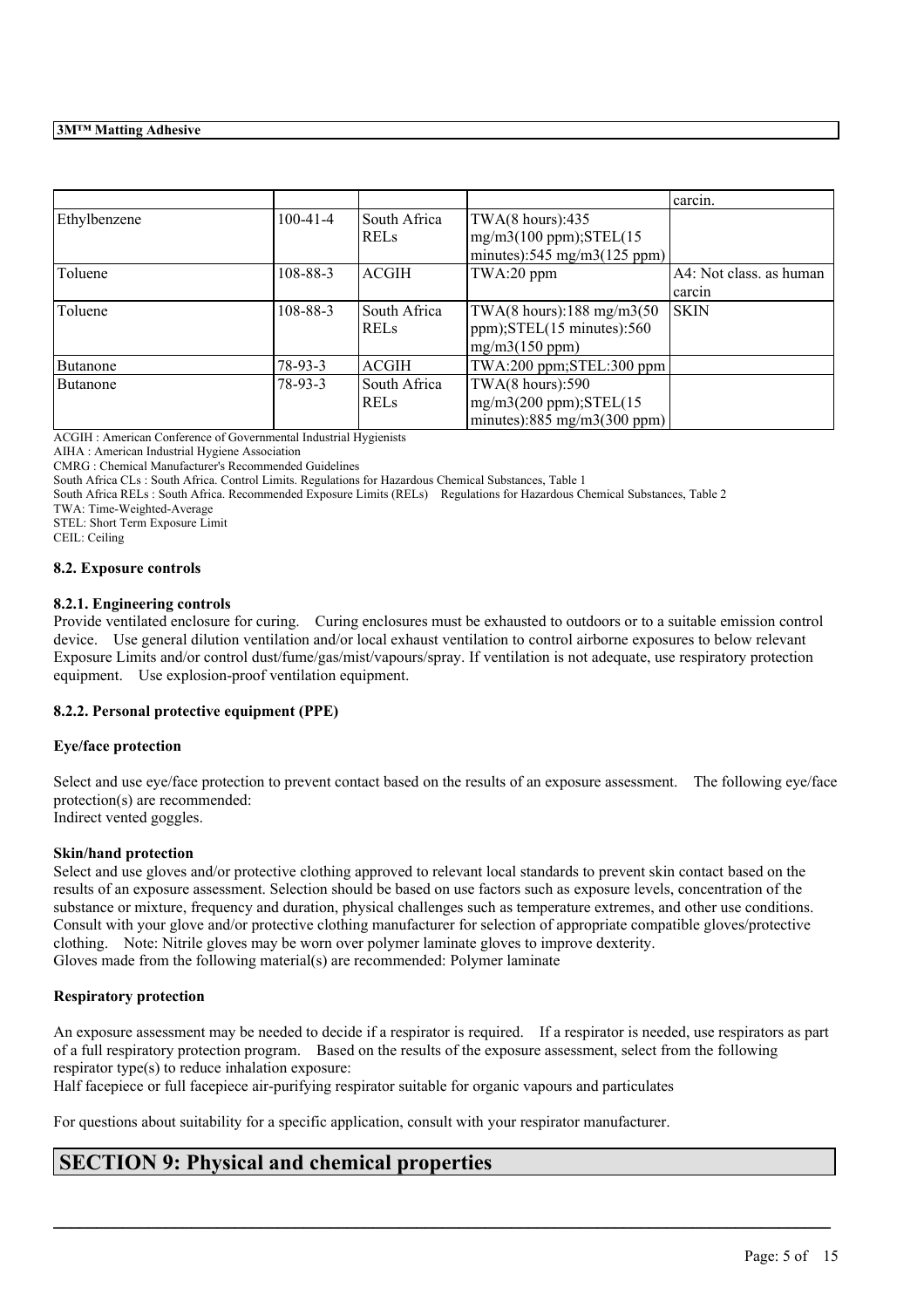| 9.1. Information on basic physical and chemical properties |                                                             |
|------------------------------------------------------------|-------------------------------------------------------------|
| <b>Physical state</b>                                      | Liquid.                                                     |
| Colour                                                     | Colorless                                                   |
| Odor                                                       | Solvent                                                     |
| <b>Odour threshold</b>                                     | No data available.                                          |
| pH                                                         | Not applicable.                                             |
| <b>Melting point/Freezing point</b>                        | Not applicable.                                             |
| Boiling point/Initial boiling point/Boiling range          | 80 °C                                                       |
| <b>Flash point</b>                                         | -1,1 °C [ <i>Test Method</i> :Tagliabue closed cup]         |
| <b>Evaporation rate</b>                                    | 2,7 $[RefStd:ETHER=1]$                                      |
| <b>Flammability (solid, gas)</b>                           | Not applicable.                                             |
| <b>Flammable Limits(LEL)</b>                               | $1,37\%$                                                    |
| <b>Flammable Limits(UEL)</b>                               | $11,5\%$                                                    |
| Vapour pressure                                            | <= 9 465, 9 Pa [@ 20 °C ]                                   |
| <b>Vapour density</b>                                      | 2,5 $[RefStd:AIR=1]$                                        |
| <b>Density</b>                                             | $0,95$ g/ml                                                 |
| <b>Relative density</b>                                    | $0,95$ [Ref Std:WATER=1]                                    |
| <b>Water solubility</b>                                    | <b>Nil</b>                                                  |
| Solubility- non-water                                      | No data available.                                          |
| Partition coefficient: n-octanol/water                     | No data available.                                          |
| <b>Autoignition temperature</b>                            | No data available.                                          |
| <b>Decomposition temperature</b>                           | No data available.                                          |
| <b>Viscosity</b>                                           | 2 000 - 3 000 mPa-s [@ 23 °C ] [Details: MITS data]         |
| Molecular weight                                           | No data available.                                          |
| Volatile organic compounds (VOC)                           | 80 - 90 % weight [Test Method: calculated per CARB title 2] |
| Percent volatile                                           | $80 - 90 %$                                                 |
| VOC less H2O & exempt solvents                             | 780 - 800 g/l [Test Method: calculated per CARB title 2]    |
|                                                            |                                                             |

# **SECTION 10: Stability and reactivity**

### **10.1 Reactivity**

This material is considered to be non reactive under normal use conditions

#### **10.2 Chemical stability**

Stable.

## **10.3 Possibility of hazardous reactions**

Hazardous polymerisation will not occur.

# **10.4 Conditions to avoid**

Sparks and/or flames.

# **10.5 Incompatible materials** Strong acids.

Strong oxidising agents.

# **10.6 Hazardous decomposition products**

None known.

# **Substance Condition**

 $\mathcal{L}_\mathcal{L} = \mathcal{L}_\mathcal{L} = \mathcal{L}_\mathcal{L} = \mathcal{L}_\mathcal{L} = \mathcal{L}_\mathcal{L} = \mathcal{L}_\mathcal{L} = \mathcal{L}_\mathcal{L} = \mathcal{L}_\mathcal{L} = \mathcal{L}_\mathcal{L} = \mathcal{L}_\mathcal{L} = \mathcal{L}_\mathcal{L} = \mathcal{L}_\mathcal{L} = \mathcal{L}_\mathcal{L} = \mathcal{L}_\mathcal{L} = \mathcal{L}_\mathcal{L} = \mathcal{L}_\mathcal{L} = \mathcal{L}_\mathcal{L}$ 

Refer to section 5.2 for hazardous decomposition products during combustion.

# **SECTION 11: Toxicological information**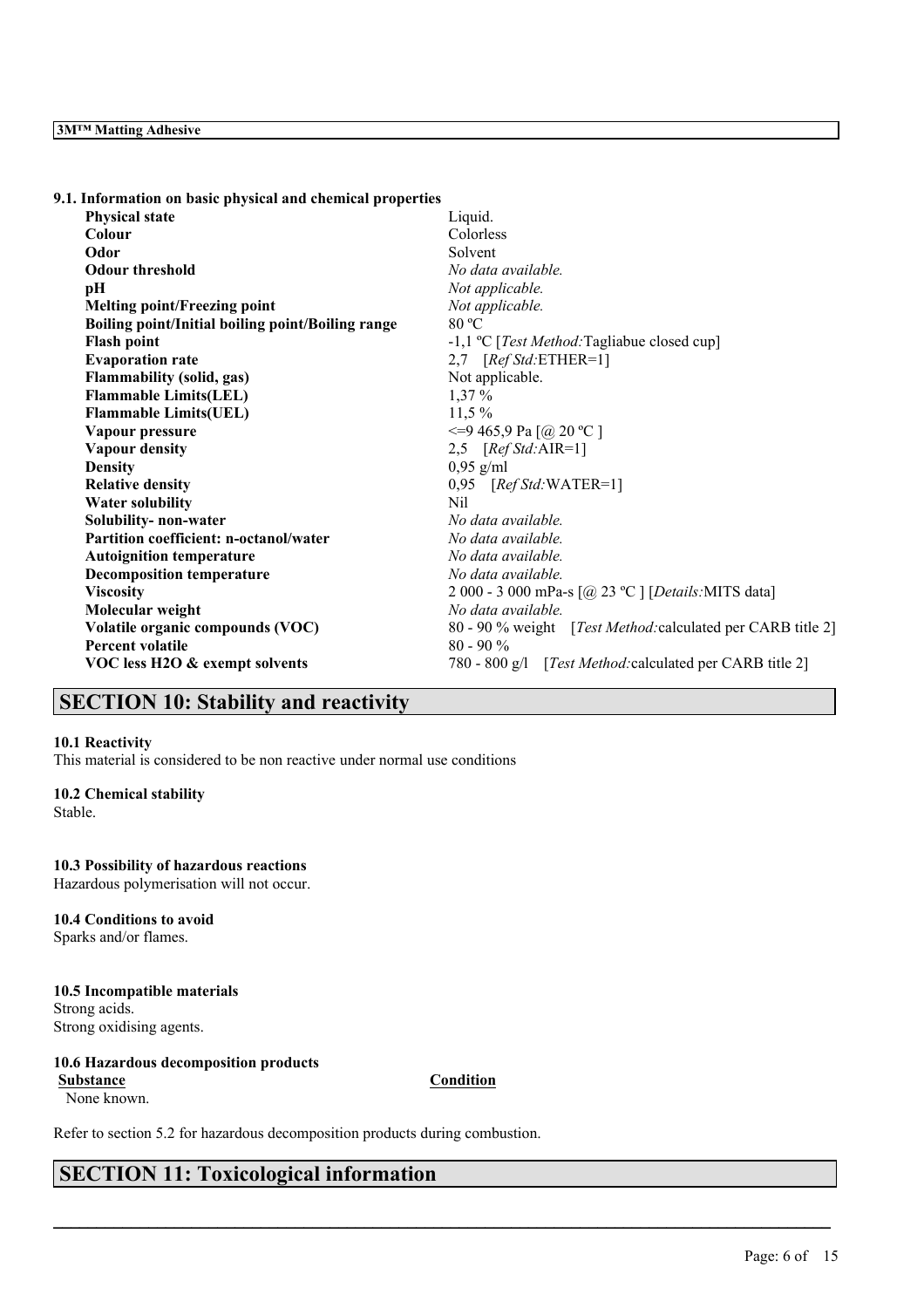The information below may not be consistent with the material classification in Section 2 if specific ingredient **classifications are mandated by a competent authority. In addition, toxicological data on ingredients may not be** reflected in the material classification and/or the signs and symptoms of exposure, because an ingredient may be present below the threshold for labelling, an ingredient may not be available for exposure, or the data may not be **relevant to the material as a whole.**

#### **11.1 Information on Toxicological effects**

#### **Signs and Symptoms of Exposure**

#### Based on test data and/or information on the components, this material may produce the following health effects:

#### **Inhalation**

May be harmful if inhaled. Respiratory tract irritation: Signs/symptoms may include cough, sneezing, nasal discharge, headache, hoarseness, and nose and throat pain. May cause additional health effects (see below).

#### **Skin contact**

Skin Irritation: Signs/symptoms may include localized redness, swelling, itching, dryness, cracking, blistering, and pain.

#### **Eye contact**

Severe eye irritation: Signs/symptoms may include significant redness, swelling, pain, tearing, cloudy appearance of the cornea, and impaired vision.

#### **Ingestion**

May be harmful if swallowed.

Gastrointestinal irritation: Signs/symptoms may include abdominal pain, stomach upset, nausea, vomiting and diarrhoea. May cause additional health effects (see below).

### **Additional Health Effects:**

#### **Single exposure may cause target organ effects:**

Central nervous system (CNS) depression: Signs/symptoms may include headache, dizziness, drowsiness, incoordination, nausea, slowed reaction time, slurred speech, giddiness, and unconsciousness.

#### **Prolonged or repeated exposure may cause target organ effects:**

Cardiac effects: Signs/symptoms may include irregular heartbeat (arrhythmia), changes in heart rate, damage to heart muscle, heart attack, and may be fatal. Immunological effects: Signs/symptoms may include alterations in the number of circulating immune cells, allergic skin and/or respiratory reaction, and changes in immune function. Endocrine effects: Signs/symptoms may include disruption of gonadal, thyroid, adrenal, or pancreatic function, changes in hormone production, alterations in circulating hormone levels, and/or changes in tissue response to hormones. Kidney/Bladder effects: Signs/symptoms may include changes in urine production, abdominal or lower back pain, increased protein in urine, increased blood urea nitrogen (BUN), blood in urine, and painful urination.

Prolonged or repeated exposure by ingestion may cause:

Ocular effects: Signs/symptoms may include blurred or significantly impaired vision. Auditory effects: Signs/symptoms may include hearing impairment, balance dysfunction and ringing in the ears. Olfactory effects: Signs/symptoms may include decreased ability to detect odours and complete loss of smell. Neurological effects: Signs/symptoms may include personality changes, lack of coordination, sensory loss, tingling or numbness of the extremities, weakness, tremors, and changes in blood pressure and heart rate.

 $\mathcal{L}_\mathcal{L} = \mathcal{L}_\mathcal{L} = \mathcal{L}_\mathcal{L} = \mathcal{L}_\mathcal{L} = \mathcal{L}_\mathcal{L} = \mathcal{L}_\mathcal{L} = \mathcal{L}_\mathcal{L} = \mathcal{L}_\mathcal{L} = \mathcal{L}_\mathcal{L} = \mathcal{L}_\mathcal{L} = \mathcal{L}_\mathcal{L} = \mathcal{L}_\mathcal{L} = \mathcal{L}_\mathcal{L} = \mathcal{L}_\mathcal{L} = \mathcal{L}_\mathcal{L} = \mathcal{L}_\mathcal{L} = \mathcal{L}_\mathcal{L}$ 

## **Reproductive/Developmental Toxicity:**

Contains a chemical or chemicals which can cause birth defects or other reproductive harm.

#### **Carcinogenicity:**

Contains a chemical or chemicals which can cause cancer.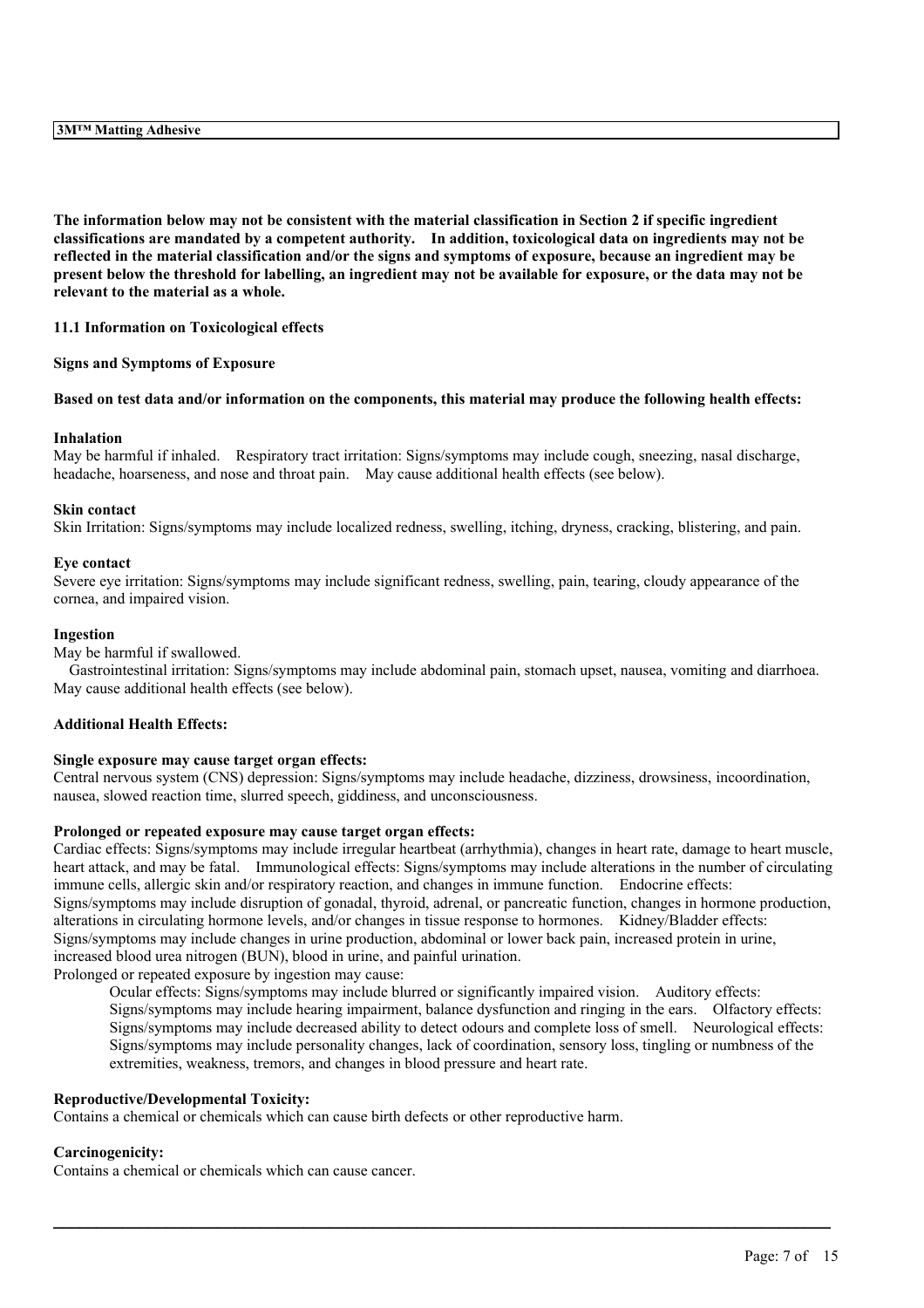### **Toxicological Data**

If a component is disclosed in section 3 but does not appear in a table below, either no data are available for that endpoint or the data are not sufficient for classification.

### **Acute Toxicity**

| Name                                      | Route                                 | <b>Species</b> | Value                                                |
|-------------------------------------------|---------------------------------------|----------------|------------------------------------------------------|
| Overall product                           | Inhalation-<br>Vapor $(4 \text{ hr})$ |                | No data available; calculated ATE20 - 50 mg/l        |
| Overall product                           | Ingestion                             |                | No data available; calculated ATE2 000 - 5 000 mg/kg |
| <b>Butanone</b>                           | Dermal                                | Rabbit         | $LD50 > 8050$ mg/kg                                  |
| Butanone                                  | Inhalation-                           | Rat            | $LC50$ 34,5 mg/l                                     |
|                                           | Vapor (4                              |                |                                                      |
|                                           | hours)                                |                |                                                      |
| Butanone                                  | Ingestion                             | Rat            | LD50<br>2 737 mg/kg                                  |
| Toluene                                   | Dermal                                | Rat            | LD50<br>$12000$ mg/kg                                |
| Toluene                                   | Inhalation-                           | Rat            | $30 \text{ mg/l}$<br>LC50                            |
|                                           | Vapor (4                              |                |                                                      |
|                                           | hours)                                |                |                                                      |
| Toluene                                   | Ingestion                             | Rat            | LD50<br>$5550$ mg/kg                                 |
| $Bis(2,6-diisopropylphenyl)$ carbodiimide | Dermal                                | Rat            | $LD50 > 2000$ mg/kg                                  |
| $Bis(2,6-diisopropylphenyl)$ carbodiimide | Ingestion                             | Rat            | LD50<br>$>300, \leq 2000$ mg/kg                      |
| Ethylbenzene                              | Dermal                                | Rabbit         | LD50<br>$15433$ mg/kg                                |
| Ethylbenzene                              | Inhalation-                           | Rat            | LC50<br>$17.4 \text{ mg}/1$                          |
|                                           | Vapor (4                              |                |                                                      |
|                                           | hours)                                |                |                                                      |
| Ethylbenzene                              | Ingestion                             | Rat            | LD50<br>$4769$ mg/kg                                 |

 $ATE = acute$  toxicity estimate

# **Skin Corrosion/Irritation**

| Name                                      | <b>Species</b> | Value              |
|-------------------------------------------|----------------|--------------------|
|                                           |                |                    |
| Butanone                                  | Rabbit         | Minimal irritation |
| Toluene                                   | Rabbit         | Irritant           |
| $Bis(2,6-diisopropylphenyl)$ carbodiimide | Rat            | Minimal irritation |
| Ethylbenzene                              | Rabbit         | Mild irritant      |

# **Serious Eye Damage/Irritation**

| Name                                      | <b>Species</b> | Value             |
|-------------------------------------------|----------------|-------------------|
| Butanone                                  | Rabbit         | Severe irritant   |
| Toluene                                   | Rabbit         | Moderate irritant |
| $Dis(2,6-diisopropylphenyl)$ carbodiimide | Rabbit         | Mild irritant     |
| Ethylbenzene                              | Rabbit         | Moderate irritant |

# **Skin Sensitisation**

| Name                                   | <b>Species</b> | Value          |
|----------------------------------------|----------------|----------------|
|                                        |                |                |
| Toluene                                | Guinea         | Not classified |
|                                        | pig            |                |
| Bis(2,6-diisopropylphenyl)carbodiimide | Guinea         | Not classified |
|                                        | pig            |                |
| Ethylbenzene                           | Human          | Not classified |

## **Respiratory Sensitisation**

For the component/components, either no data are currently available or the data are not sufficient for classification.

### **Germ Cell Mutagenicity**

| Name               | Route                         | <b>WY 3</b><br>Value |
|--------------------|-------------------------------|----------------------|
| $\sim$<br>Butanone | $\mathbf{v}$<br>V itro<br>-In | Not mutagenic        |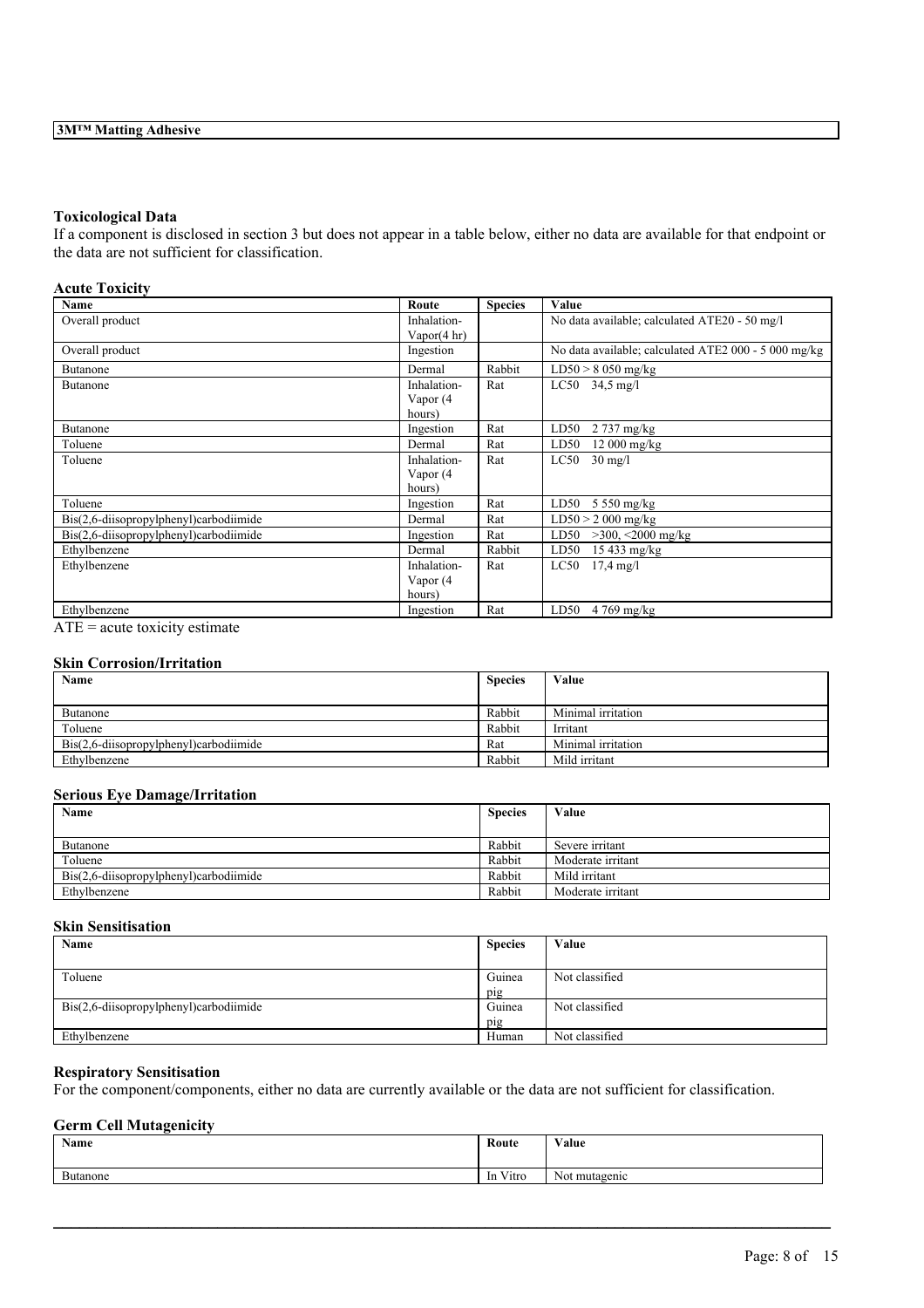| Toluene                                   | In Vitro | Not mutagenic                                  |
|-------------------------------------------|----------|------------------------------------------------|
| Toluene                                   | In vivo  | Not mutagenic                                  |
| $Dis(2,6$ -diisopropylphenyl)carbodiimide | In Vitro | Not mutagenic                                  |
| Ethylbenzene                              | In vivo  | Not mutagenic                                  |
| Ethylbenzene                              | In Vitro | Some positive data exist, but the data are not |
|                                           |          | sufficient for classification                  |

# **Carcinogenicity**

| <b>Name</b>  | Route      | <b>Species</b> | Value                                                                           |
|--------------|------------|----------------|---------------------------------------------------------------------------------|
| Butanone     | Inhalation | Human          | Not carcinogenic                                                                |
| Toluene      | Dermal     | Mouse          | Some positive data exist, but the data are not<br>sufficient for classification |
| Toluene      | Ingestion  | Rat            | Some positive data exist, but the data are not<br>sufficient for classification |
| Toluene      | Inhalation | Mouse          | Some positive data exist, but the data are not<br>sufficient for classification |
| Ethylbenzene | Inhalation | Multiple       | Carcinogenic.                                                                   |
|              |            | animal         |                                                                                 |
|              |            | species        |                                                                                 |

# **Reproductive Toxicity**

# **Reproductive and/or Developmental Effects**

| Name                                   | Route      | Value                                  | <b>Species</b> | <b>Test result</b>              | <b>Exposure</b><br><b>Duration</b>    |
|----------------------------------------|------------|----------------------------------------|----------------|---------------------------------|---------------------------------------|
| Butanone                               | Inhalation | Not classified for development         | Rat            | LOAEL 8.8<br>mg/l               | during<br>gestation                   |
| Toluene                                | Inhalation | Not classified for female reproduction | Human          | <b>NOAEL Not</b><br>available   | occupational<br>exposure              |
| Toluene                                | Inhalation | Not classified for male reproduction   | Rat            | NOAEL 2,3<br>mg/l               | 1 generation                          |
| Toluene                                | Ingestion  | Toxic to development                   | Rat            | <b>LOAEL 520</b><br>mg/kg/day   | during<br>gestation                   |
| Toluene                                | Inhalation | Toxic to development                   | Human          | <b>NOAEL Not</b><br>available   | poisoning<br>and/or abuse             |
| Bis(2,6-diisopropylphenyl)carbodiimide | Ingestion  | Not classified for development         | Rat            | <b>NOAEL 3</b><br>mg/kg/day     | premating<br>into lactation           |
| Bis(2,6-diisopropylphenyl)carbodiimide | Ingestion  | Not classified for male reproduction   | Rat            | NOAEL <sub>3</sub><br>mg/kg/day | 28 days                               |
| Bis(2,6-diisopropylphenyl)carbodiimide | Ingestion  | Toxic to female reproduction           | Rat            | <b>NOAEL1</b><br>mg/kg/day      | premating<br>into lactation           |
| Ethylbenzene                           | Inhalation | Not classified for development         | Rat            | NOAEL 4,3<br>mg/l               | premating $\&$<br>during<br>gestation |

# **Target Organ(s)**

# **Specific Target Organ Toxicity - single exposure**

| Name            | Route      | Target Organ(s)                      | Value                                                                              | <b>Species</b>                    | <b>Test result</b>            | <b>Exposure</b><br><b>Duration</b> |
|-----------------|------------|--------------------------------------|------------------------------------------------------------------------------------|-----------------------------------|-------------------------------|------------------------------------|
| Butanone        | Inhalation | central nervous<br>system depression | May cause drowsiness or<br>dizziness                                               | official<br>classifica<br>tion    | <b>NOAEL Not</b><br>available |                                    |
| <b>Butanone</b> | Inhalation | respiratory irritation               | Some positive data exist, but the<br>data are not sufficient for<br>classification | Human                             | <b>NOAEL Not</b><br>available |                                    |
| Butanone        | Ingestion  | central nervous<br>system depression | May cause drowsiness or<br>dizziness                                               | Professio<br>nal<br>judgeme<br>nt | <b>NOAEL Not</b><br>available |                                    |
| Butanone        | Ingestion  | liver                                | Not classified                                                                     | Rat                               | <b>NOAEL Not</b><br>available | not applicable                     |
| Butanone        | Ingestion  | kidney and/or<br>bladder             | Not classified                                                                     | Rat                               | LOAEL.<br>$1080$ mg/kg        | not applicable                     |
| Toluene         | Inhalation | central nervous                      | May cause drowsiness or                                                            | Human                             | <b>NOAEL Not</b>              |                                    |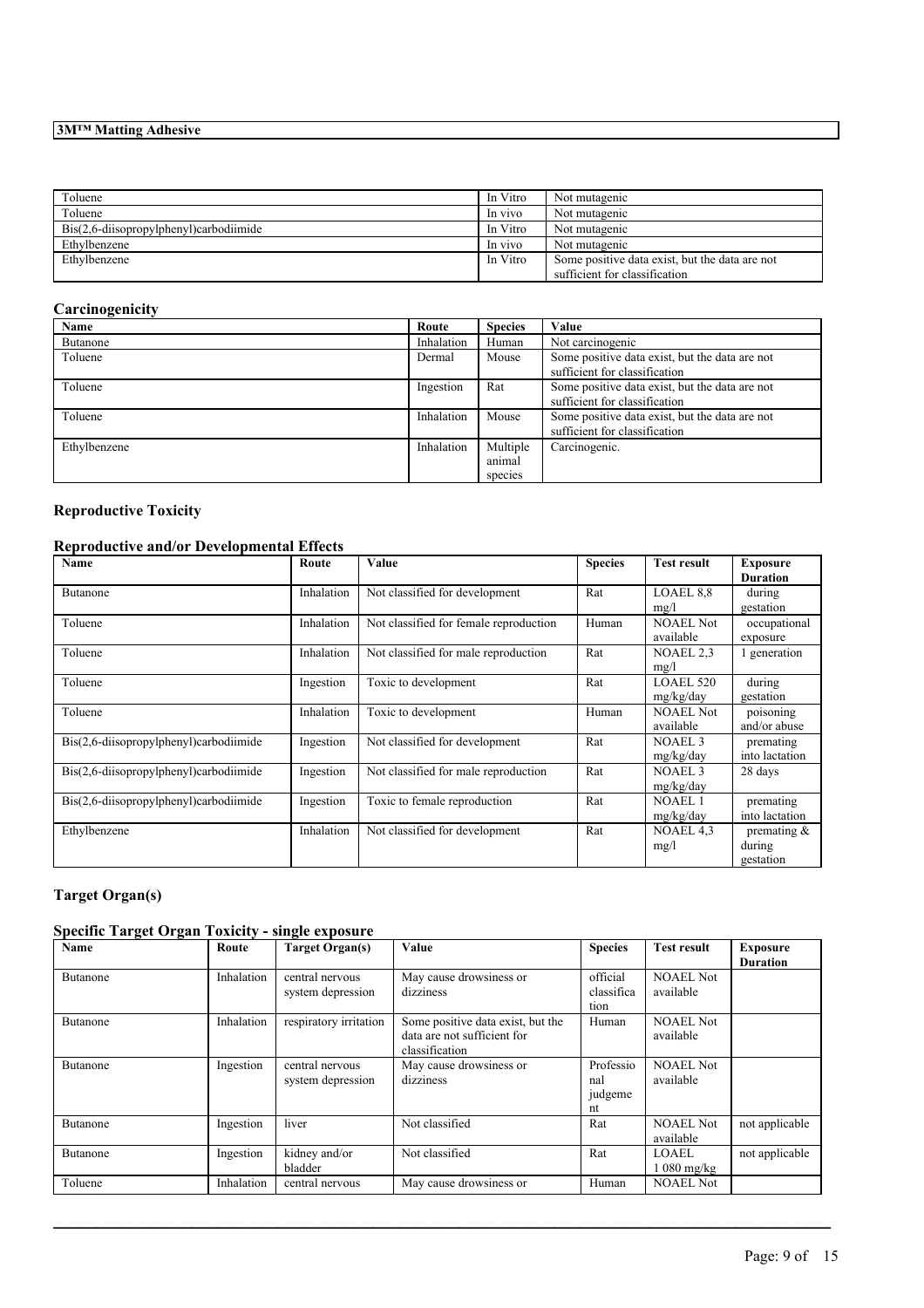|              |            | system depression                    | dizziness                                                                          |                                   | available                            |                           |
|--------------|------------|--------------------------------------|------------------------------------------------------------------------------------|-----------------------------------|--------------------------------------|---------------------------|
| Toluene      | Inhalation | respiratory irritation               | Some positive data exist, but the<br>data are not sufficient for<br>classification | Human                             | <b>NOAEL Not</b><br>available        |                           |
| Toluene      | Inhalation | immune system                        | Not classified                                                                     | Mouse                             | <b>NOAEL</b><br>$0.004 \text{ mg/l}$ | 3 hours                   |
| Toluene      | Ingestion  | central nervous<br>system depression | May cause drowsiness or<br>dizziness                                               | Human                             | <b>NOAEL Not</b><br>available        | poisoning<br>and/or abuse |
| Ethylbenzene | Inhalation | central nervous<br>system depression | May cause drowsiness or<br>dizziness                                               | Human                             | <b>NOAEL Not</b><br>available        |                           |
| Ethylbenzene | Inhalation | respiratory irritation               | Some positive data exist, but the<br>data are not sufficient for<br>classification | Human<br>and<br>animal            | <b>NOAEL Not</b><br>available        |                           |
| Ethylbenzene | Ingestion  | central nervous<br>system depression | May cause drowsiness or<br>dizziness                                               | Professio<br>nal<br>judgeme<br>nt | <b>NOAEL Not</b><br>available        |                           |

# **Specific Target Organ Toxicity - repeated exposure**

| Name            | Route      | <b>Target Organ(s)</b>                                                                                                                                                                   | Value                                                                              | <b>Species</b>                | <b>Test result</b>                 | <b>Exposure</b><br><b>Duration</b> |
|-----------------|------------|------------------------------------------------------------------------------------------------------------------------------------------------------------------------------------------|------------------------------------------------------------------------------------|-------------------------------|------------------------------------|------------------------------------|
| Butanone        | Dermal     | nervous system                                                                                                                                                                           | Not classified                                                                     | Guinea<br>pig                 | <b>NOAEL Not</b><br>available      | 31 weeks                           |
| <b>Butanone</b> | Inhalation | liver   kidney and/or<br>bladder   heart  <br>endocrine system  <br>gastrointestinal tract<br>bone, teeth, nails,<br>and/or hair<br>hematopoietic<br>system   immune<br>system   muscles | Not classified                                                                     | Rat                           | <b>NOAEL 14,7</b><br>mg/l          | 90 days                            |
| <b>Butanone</b> | Ingestion  | liver                                                                                                                                                                                    | Not classified                                                                     | Rat                           | <b>NOAEL Not</b><br>available      | 7 days                             |
| <b>Butanone</b> | Ingestion  | nervous system                                                                                                                                                                           | Not classified                                                                     | Rat                           | NOAEL 173<br>mg/kg/day             | 90 days                            |
| Toluene         | Inhalation | auditory system  <br>eyes   olfactory<br>system                                                                                                                                          | Causes damage to organs through<br>prolonged or repeated exposure                  | Human                         | <b>NOAEL Not</b><br>available      | poisoning<br>and/or abuse          |
| Toluene         | Inhalation | nervous system                                                                                                                                                                           | May cause damage to organs<br>though prolonged or repeated<br>exposure             | Human                         | <b>NOAEL Not</b><br>available      | poisoning<br>and/or abuse          |
| Toluene         | Inhalation | respiratory system                                                                                                                                                                       | Some positive data exist, but the<br>data are not sufficient for<br>classification | Rat                           | LOAEL 2,3<br>mg/l                  | 15 months                          |
| Toluene         | Inhalation | heart   liver   kidney<br>and/or bladder                                                                                                                                                 | Not classified                                                                     | Rat                           | <b>NOAEL 11,3</b><br>mg/l          | 15 weeks                           |
| Toluene         | Inhalation | endocrine system                                                                                                                                                                         | Not classified                                                                     | Rat                           | NOAEL $1,1$<br>mg/l                | 4 weeks                            |
| Toluene         | Inhalation | immune system                                                                                                                                                                            | Not classified                                                                     | Mouse                         | <b>NOAEL Not</b><br>available      | 20 days                            |
| Toluene         | Inhalation | bone, teeth, nails,<br>and/or hair                                                                                                                                                       | Not classified                                                                     | Mouse                         | NOAEL 1.1<br>mg/l                  | 8 weeks                            |
| Toluene         | Inhalation | hematopoietic<br>system   vascular<br>system                                                                                                                                             | Not classified                                                                     | Human                         | <b>NOAEL Not</b><br>available      | occupational<br>exposure           |
| Toluene         | Inhalation | gastrointestinal tract                                                                                                                                                                   | Not classified                                                                     | Multiple<br>animal<br>species | <b>NOAEL 11,3</b><br>mg/l          | 15 weeks                           |
| Toluene         | Ingestion  | nervous system                                                                                                                                                                           | Some positive data exist, but the<br>data are not sufficient for<br>classification | Rat                           | <b>NOAEL 625</b><br>mg/kg/day      | 13 weeks                           |
| Toluene         | Ingestion  | heart                                                                                                                                                                                    | Not classified                                                                     | Rat                           | <b>NOAEL</b><br>2 500<br>mg/kg/day | 13 weeks                           |
| Toluene         | Ingestion  | liver   kidney and/or<br>bladder                                                                                                                                                         | Not classified                                                                     | Multiple<br>animal            | <b>NOAEL</b><br>2 500              | 13 weeks                           |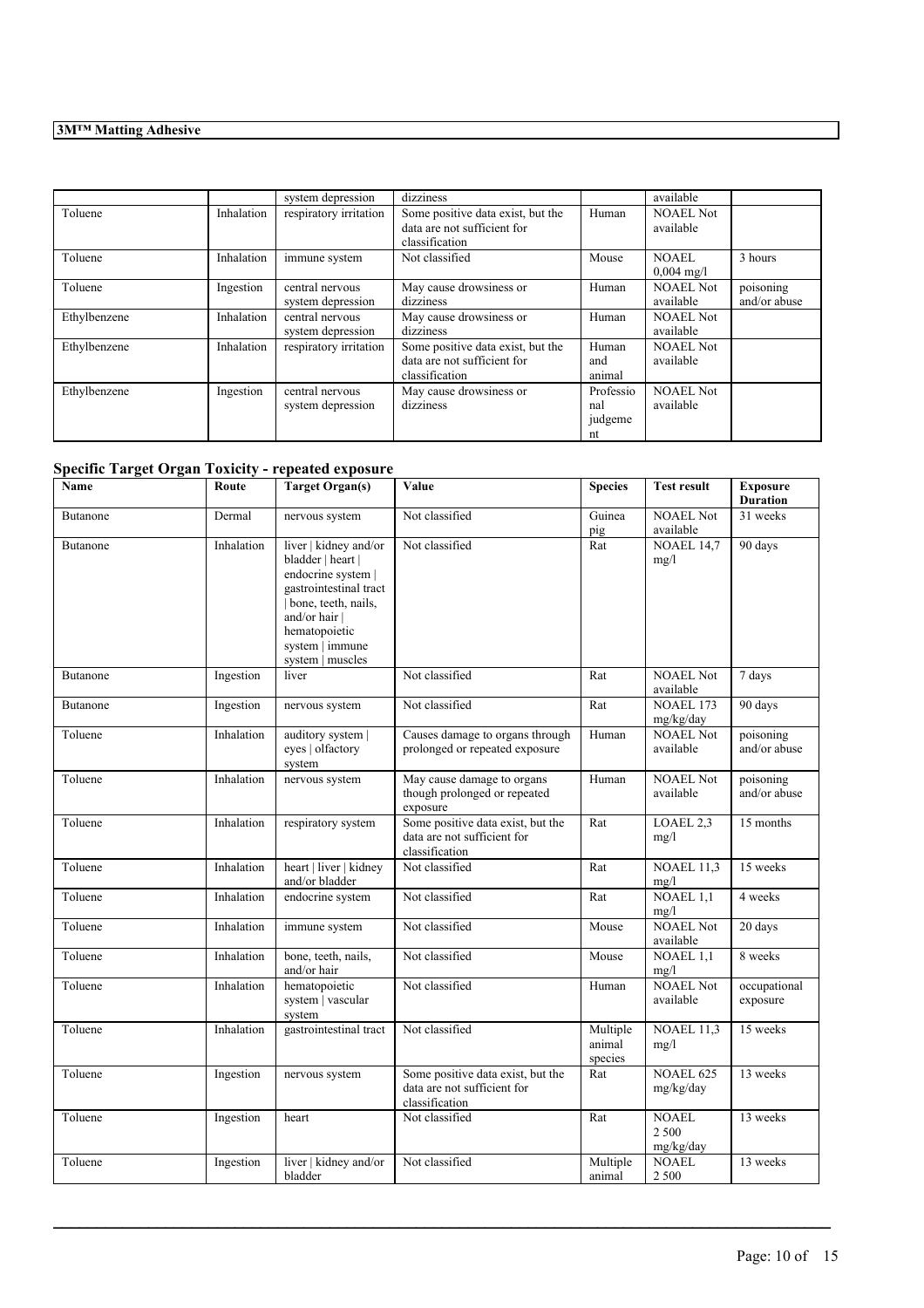|                                                               |            |                                                                                           |                                                                                    | species                       | mg/kg/day                     |                   |
|---------------------------------------------------------------|------------|-------------------------------------------------------------------------------------------|------------------------------------------------------------------------------------|-------------------------------|-------------------------------|-------------------|
| Toluene                                                       | Ingestion  | hematopoietic<br>system                                                                   | Not classified                                                                     | Mouse                         | <b>NOAEL 600</b><br>mg/kg/day | 14 days           |
| Toluene                                                       | Ingestion  | endocrine system                                                                          | Not classified                                                                     | Mouse                         | <b>NOAEL 105</b><br>mg/kg/day | 28 days           |
| Toluene                                                       | Ingestion  | immune system                                                                             | Not classified                                                                     | Mouse                         | <b>NOAEL 105</b><br>mg/kg/day | 4 weeks           |
| $\text{Bis}(2,6-$<br>diisopropylphenyl)carbodii<br>mide       | Ingestion  | heart   endocrine<br>system   immune<br>system   kidney<br>and/or bladder                 | Causes damage to organs through<br>prolonged or repeated exposure                  | Rat                           | <b>NOAEL4</b><br>mg/kg/day    | $28 \text{ days}$ |
| $\overline{ Bis(2,6-)}$<br>diisopropylphenyl)carbodii<br>mide | Ingestion  | bone, teeth, nails,<br>and/or hair<br>hematopoietic<br>system   liver  <br>nervous system | Not classified                                                                     | Rat                           | <b>NOAEL 16</b><br>mg/kg/day  | 28 days           |
| Ethylbenzene                                                  | Inhalation | kidney and/or<br>bladder                                                                  | Some positive data exist, but the<br>data are not sufficient for<br>classification | Rat                           | <b>NOAEL 1.1</b><br>mg/l      | 2 years           |
| Ethylbenzene                                                  | Inhalation | liver                                                                                     | Some positive data exist, but the<br>data are not sufficient for<br>classification | Mouse                         | <b>NOAEL 1.1</b><br>mg/l      | 103 weeks         |
| Ethylbenzene                                                  | Inhalation | hematopoietic<br>system                                                                   | Not classified                                                                     | Rat                           | NOAEL 3,4<br>mg/l             | 28 days           |
| Ethylbenzene                                                  | Inhalation | auditory system                                                                           | Not classified                                                                     | Rat                           | <b>NOAEL 2,4</b><br>mg/l      | 5 days            |
| Ethylbenzene                                                  | Inhalation | endocrine system                                                                          | Not classified                                                                     | Mouse                         | NOAEL 3.3<br>mg/l             | 103 weeks         |
| Ethylbenzene                                                  | Inhalation | gastrointestinal tract                                                                    | Not classified                                                                     | Rat                           | NOAEL 3.3<br>mg/l             | 2 years           |
| Ethylbenzene                                                  | Inhalation | bone, teeth, nails,<br>and/or hair<br>muscles                                             | Not classified                                                                     | Multiple<br>animal<br>species | NOAEL 4,2<br>mg/l             | 90 days           |
| Ethylbenzene                                                  | Inhalation | heart   immune<br>system   respiratory<br>system                                          | Not classified                                                                     | Multiple<br>animal<br>species | NOAEL 3,3<br>mg/l             | 2 years           |
| Ethylbenzene                                                  | Ingestion  | liver   kidney and/or<br>bladder                                                          | Not classified                                                                     | Rat                           | <b>NOAEL 680</b><br>mg/kg/day | 6 months          |

#### **Aspiration Hazard**

| <b>Name</b>      | $\mathbf{v}$ $\mathbf{v}$<br>⁄ alue |
|------------------|-------------------------------------|
| <b>CONTINUES</b> | hazard ا                            |
| oluene           | Aspiration                          |
| $T+1$            | hazard                              |
| /Ibenzene        | 'otion                              |
| LU.              | мнаног                              |

Please contact the address or phone number listed on the first page of the SDS for additional toxicological information **on this material and/or its components.**

# **SECTION 12: Ecological information**

The information below may not be consistent with the material classification in Section 2 if specific ingredient **classifications are mandated by a competent authority. Additional information leading to material classification in** Section 2 is available upon request. In addition, environmental fate and effects data on ingredients may not be reflected in this section because an ingredient is present below the threshold for labelling, an ingredient is not expected to be available for exposure, or the data is considered not relevant to the material as a whole.

 $\mathcal{L}_\mathcal{L} = \mathcal{L}_\mathcal{L} = \mathcal{L}_\mathcal{L} = \mathcal{L}_\mathcal{L} = \mathcal{L}_\mathcal{L} = \mathcal{L}_\mathcal{L} = \mathcal{L}_\mathcal{L} = \mathcal{L}_\mathcal{L} = \mathcal{L}_\mathcal{L} = \mathcal{L}_\mathcal{L} = \mathcal{L}_\mathcal{L} = \mathcal{L}_\mathcal{L} = \mathcal{L}_\mathcal{L} = \mathcal{L}_\mathcal{L} = \mathcal{L}_\mathcal{L} = \mathcal{L}_\mathcal{L} = \mathcal{L}_\mathcal{L}$ 

## **12.1. Toxicity**

### **Acute aquatic hazard:**

GHS Acute 3: Harmful to aquatic life.

#### **Chronic aquatic hazard:**

Not chronically toxic to aquatic life by GHS criteria.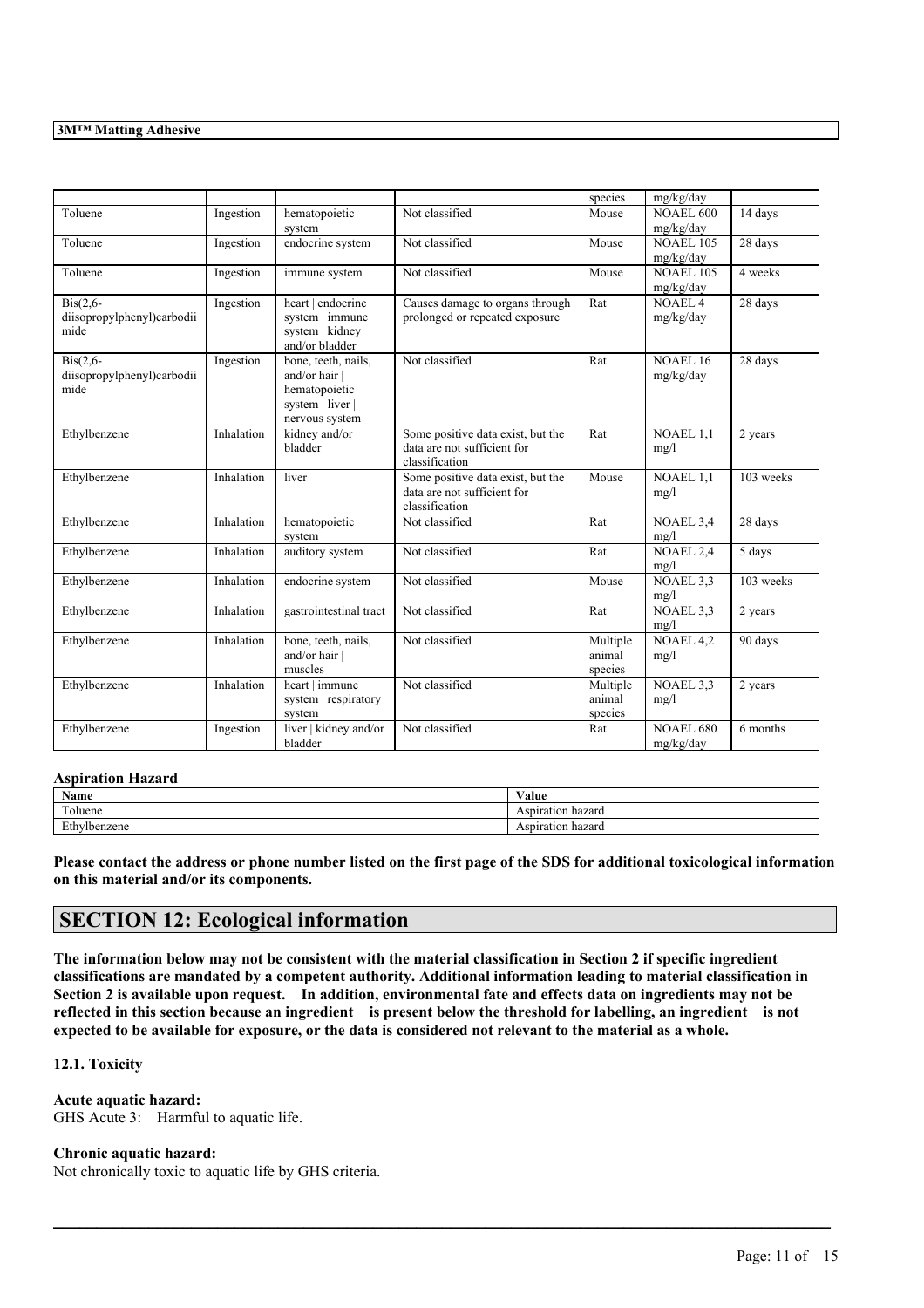No product test data available.

| <b>Material</b>    | <b>CAS Nbr</b>   | Organism      | <b>Type</b>      | <b>Exposure</b> | <b>Test endpoint</b> | Test result         |
|--------------------|------------------|---------------|------------------|-----------------|----------------------|---------------------|
| Butanone           | 78-93-3          | Fathead       | Experimental     | 96 hours        | LC50                 | 2 993 mg/l          |
|                    |                  | minnow        |                  |                 |                      |                     |
| <b>Butanone</b>    | 78-93-3          | Water flea    | Experimental     | 48 hours        | EC50                 | 308 mg/l            |
| <b>Butanone</b>    | 78-93-3          | Green algae   | Experimental     | 96 hours        | EC <sub>50</sub>     | 2 029 mg/l          |
| <b>Butanone</b>    | 78-93-3          | Water flea    | Experimental     | 21 days         | <b>NOEC</b>          | $100$ mg/l          |
| <b>Butanone</b>    | 78-93-3          | Green Algae   | Experimental     | 96 hours        | Effect               | 1 289 mg/l          |
|                    |                  |               |                  |                 | Concentration        |                     |
|                    |                  |               |                  |                 | $10\%$               |                     |
| ADIPATE-           | $30662 - 91 - 0$ |               | Data not         |                 |                      |                     |
| <b>BUTANEDIO</b>   |                  |               | available or     |                 |                      |                     |
| $L-4,4'-$          |                  |               | insufficient for |                 |                      |                     |
| <b>DIPHENYLM</b>   |                  |               | classification   |                 |                      |                     |
| <b>ETHANE</b>      |                  |               |                  |                 |                      |                     |
| <b>DIISOCYANA</b>  |                  |               |                  |                 |                      |                     |
| TE-                |                  |               |                  |                 |                      |                     |
| <b>HEXANEDIO</b>   |                  |               |                  |                 |                      |                     |
| L RESIN            |                  |               |                  |                 |                      |                     |
| Toluene            | 108-88-3         | Water flea    | Experimental     | 48 hours        | EC <sub>50</sub>     | $3,78 \text{ mg}/1$ |
| Toluene            | 108-88-3         | Coho Salmon   | Experimental     | 96 hours        | LC50                 | $5,5 \text{ mg}/l$  |
| Toluene            | 108-88-3         | Fish other    | Experimental     | 96 hours        | LC50                 | $6,41$ mg/l         |
| Toluene            | 108-88-3         | Green Algae   | Experimental     | 72 hours        | EC50                 | $12,5 \text{ mg}/1$ |
| Toluene            | 108-88-3         | Coho salmon   | Experimental     | 40 days         | <b>NOEC</b>          | $3,2$ mg/l          |
| Toluene            | 108-88-3         | Water flea    | Experimental     | 7 days          | <b>NOEC</b>          | $0,74 \text{ mg}/1$ |
| $\text{Bis}(2,6-$  | 2162-74-5        | Rainbow trout | Experimental     | 96 hours        | No tox obs at        | $>100$ mg/l         |
| diisopropylphe     |                  |               |                  |                 | lmt of water sol     |                     |
| nyl)carbodiimi     |                  |               |                  |                 |                      |                     |
| de                 |                  |               |                  |                 |                      |                     |
| $\text{Bis}(2,6-$  | 2162-74-5        | Water flea    | Experimental     | 48 hours        | No tox obs at        | $>100$ mg/l         |
| diisopropylphe     |                  |               |                  |                 | lmt of water sol     |                     |
| nyl)carbodiimi     |                  |               |                  |                 |                      |                     |
| de                 |                  |               |                  |                 |                      |                     |
| $\text{Bis}(2,6$ - | 2162-74-5        | Green algae   | Experimental     | 72 hours        | No tox obs at        | $>100 \text{ mg/l}$ |
| diisopropylphe     |                  |               |                  |                 | lmt of water sol     |                     |
| nyl)carbodiimi     |                  |               |                  |                 |                      |                     |
| de                 |                  |               |                  |                 |                      |                     |
| $\text{Bis}(2,6-$  | 2162-74-5        | Green algae   | Experimental     | 72 hours        | No tox obs at        | $>100$ mg/l         |
| diisopropylphe     |                  |               |                  |                 | lmt of water sol     |                     |
| nyl)carbodiimi     |                  |               |                  |                 |                      |                     |
| de                 |                  |               |                  |                 |                      |                     |
| Ethylbenzene       | $100 - 41 - 4$   | Atlantic      | Experimental     | 96 hours        | LC50                 | $5,1$ mg/l          |
|                    |                  | Silverside    |                  |                 |                      |                     |
| Ethylbenzene       | $100-41-4$       | Water flea    | Experimental     | 48 hours        | EC <sub>50</sub>     | $1,8$ mg/l          |
| Ethylbenzene       | $100-41-4$       | Mysid Shrimp  | Experimental     | 96 hours        | LC50                 | $2,6 \text{ mg}/1$  |
| Ethylbenzene       | $100-41-4$       | Rainbow trout | Experimental     | 96 hours        | LC50                 | $4,2$ mg/l          |
| Ethylbenzene       | $100 - 41 - 4$   | Green Algae   | Experimental     | 96 hours        | EC50                 | $3,6$ mg/l          |
| Ethylbenzene       | $100 - 41 - 4$   | Water flea    | Experimental     | 7 days          | <b>NOEC</b>          | $0,96$ mg/l         |
| $2,6-$             | 28178-42-9       |               | Data not         |                 |                      |                     |
| <b>DIISOPROPY</b>  |                  |               | available or     |                 |                      |                     |
| <b>LPHENYL</b>     |                  |               | insufficient for |                 |                      |                     |
| <b>ISOCYANAT</b>   |                  |               | classification   |                 |                      |                     |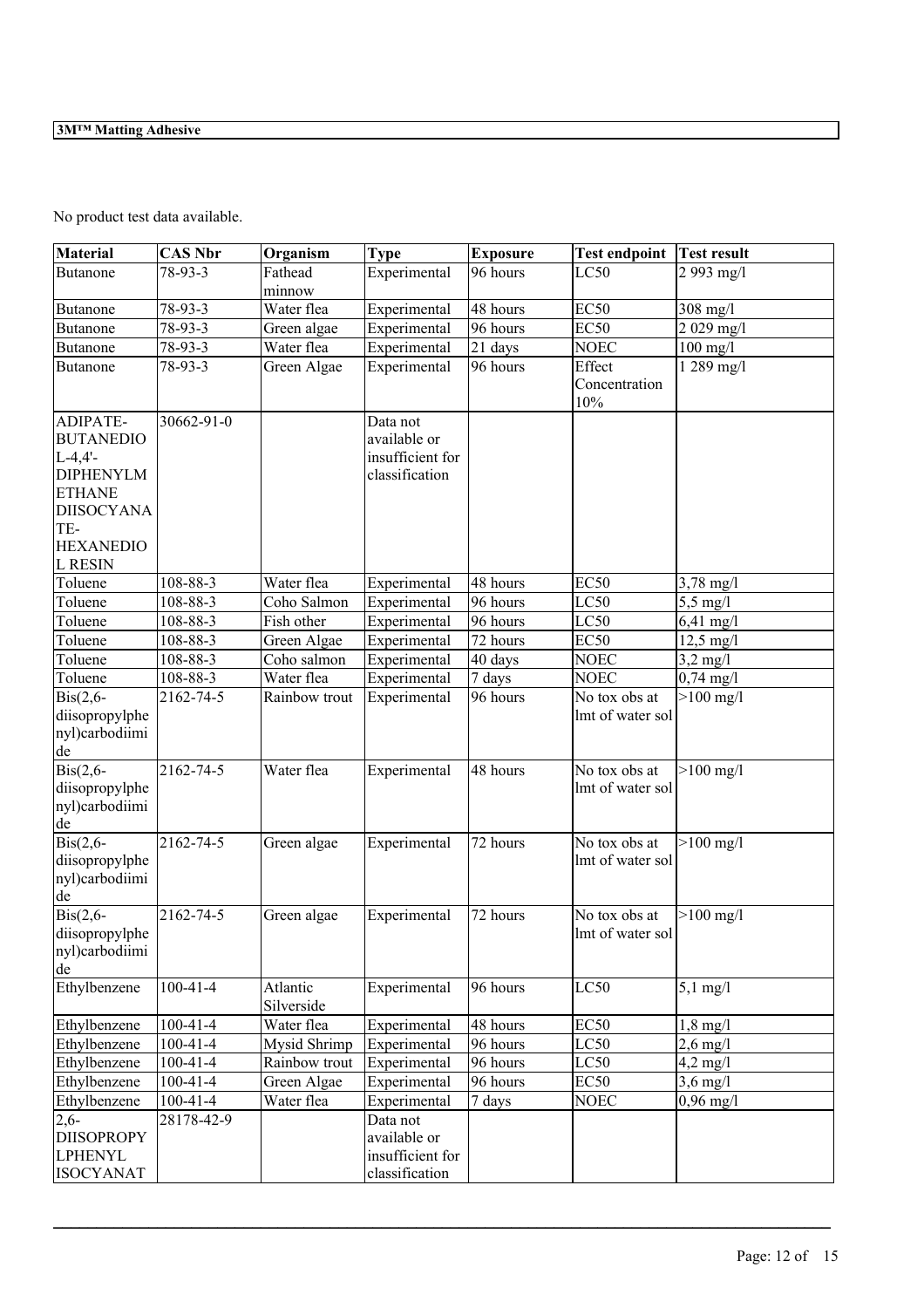# **12.2. Persistence and degradability**

| Material          | <b>CAS Nbr</b> | <b>Test type</b> | <b>Duration</b> | <b>Study Type</b>                                   | <b>Test result</b>           | Protocol           |
|-------------------|----------------|------------------|-----------------|-----------------------------------------------------|------------------------------|--------------------|
| <b>Butanone</b>   | 78-93-3        | Experimental     | 28 days         | <b>BOD</b>                                          | 98 %                         | OECD 301D - Closed |
|                   |                | Biodegradation   |                 |                                                     | <b>BOD/ThBOD</b>             | bottle test        |
| ADIPATE-          | 30662-91-0     | Data not         |                 |                                                     | N/A                          |                    |
| <b>BUTANEDIO</b>  |                | availbl-         |                 |                                                     |                              |                    |
| $L-4,4'-$         |                | insufficient     |                 |                                                     |                              |                    |
| <b>DIPHENYLM</b>  |                |                  |                 |                                                     |                              |                    |
| <b>ETHANE</b>     |                |                  |                 |                                                     |                              |                    |
| <b>DIISOCYANA</b> |                |                  |                 |                                                     |                              |                    |
| TE-               |                |                  |                 |                                                     |                              |                    |
| <b>HEXANEDIO</b>  |                |                  |                 |                                                     |                              |                    |
| <b>L RESIN</b>    |                |                  |                 |                                                     |                              |                    |
| Toluene           | 108-88-3       | Experimental     |                 | Photolytic half-                                    | $ 5.2 \text{ days (t} 1/2) $ | Other methods      |
|                   |                | Photolysis       |                 | life (in air)                                       |                              |                    |
| Toluene           | $108 - 88 - 3$ | Experimental     | 20 days         | <b>BOD</b>                                          | 80 % weight                  |                    |
|                   |                | Biodegradation   |                 |                                                     |                              |                    |
| $\text{Bis}(2,6-$ | 2162-74-5      | Experimental     |                 | Hydrolytic                                          | 14.96 days (t                | Other methods      |
| diisopropylphe    |                | Hydrolysis       |                 | half-life                                           | 1/2)                         |                    |
| nyl)carbodiimi    |                |                  |                 |                                                     |                              |                    |
| de                |                |                  |                 |                                                     |                              |                    |
| $\text{Bis}(2,6-$ | 2162-74-5      | Experimental     | 28 days         | <b>BOD</b>                                          | $1\%$                        | Other methods      |
| diisopropylphe    |                | Biodegradation   |                 |                                                     | <b>BOD/ThBOD</b>             |                    |
| nyl)carbodiimi    |                |                  |                 |                                                     |                              |                    |
| de                |                |                  |                 |                                                     |                              |                    |
| Ethylbenzene      | $100 - 41 - 4$ | Experimental     |                 | Photolytic half- $\vert 4.26 \text{ days (t} \vert$ |                              | Other methods      |
|                   |                | Photolysis       |                 | life (in air)                                       | 1/2)                         |                    |
| Ethylbenzene      | $100-41-4$     | Experimental     | 28 days         | CO <sub>2</sub> evolution                           | 70-80 %                      | Other methods      |
|                   |                | Biodegradation   |                 |                                                     | weight                       |                    |
| $2,6-$            | 28178-42-9     | Data not         |                 |                                                     | N/A                          |                    |
| <b>DIISOPROPY</b> |                | availbl-         |                 |                                                     |                              |                    |
| <b>LPHENYL</b>    |                | insufficient     |                 |                                                     |                              |                    |
| <b>ISOCYANAT</b>  |                |                  |                 |                                                     |                              |                    |
| E                 |                |                  |                 |                                                     |                              |                    |

# **12.3 : Bioaccumulative potential**

| <b>Material</b>   | CAS Nbr    | <b>Test type</b>               | <b>Duration</b> | <b>Study Type</b> | <b>Test result</b> | Protocol      |
|-------------------|------------|--------------------------------|-----------------|-------------------|--------------------|---------------|
| <b>Butanone</b>   | 78-93-3    | Experimental<br>Bioconcentrati |                 | Log Kow           | 0.29               | Other methods |
|                   |            | on                             |                 |                   |                    |               |
| ADIPATE-          | 30662-91-0 | Data not                       | N/A             | N/A               | N/A                | N/A           |
| BUTANEDIO         |            | available or                   |                 |                   |                    |               |
| $L - 4.4' -$      |            | insufficient for               |                 |                   |                    |               |
| <b>DIPHENYLM</b>  |            | classification                 |                 |                   |                    |               |
| <b>ETHANE</b>     |            |                                |                 |                   |                    |               |
| <b>DIISOCYANA</b> |            |                                |                 |                   |                    |               |
| TE-               |            |                                |                 |                   |                    |               |
| <b>HEXANEDIO</b>  |            |                                |                 |                   |                    |               |
| IL RESIN          |            |                                |                 |                   |                    |               |
| Toluene           | 108-88-3   | Experimental                   |                 | Log Kow           | 2.73               | Other methods |
|                   |            | Bioconcentrati                 |                 |                   |                    |               |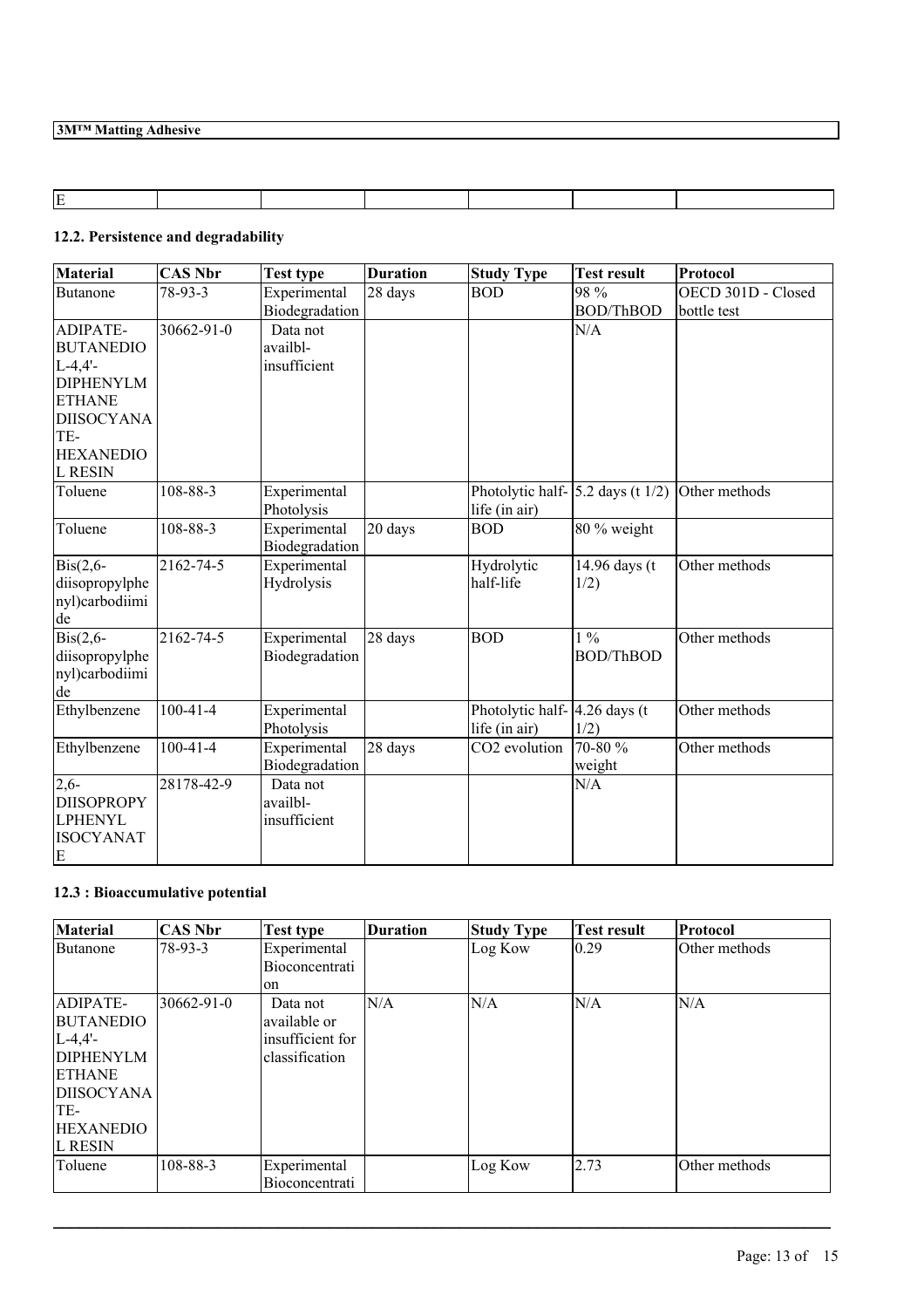|                    |                | lon              |         |                               |      |                         |
|--------------------|----------------|------------------|---------|-------------------------------|------|-------------------------|
| $\text{Bis}(2,6$ - | 2162-74-5      | Estimated        |         | Bioaccumulatio 13             |      | Estimated:              |
| diisopropylphe     |                | Bioconcentrati   |         | n factor                      |      | Bioconcentration factor |
| nyl)carbodiimi     |                | lon              |         |                               |      |                         |
| de                 |                |                  |         |                               |      |                         |
| Ethylbenzene       | $100 - 41 - 4$ | Experimental     | 42 days | Bioaccumulatio <sup>[1]</sup> |      | Other methods           |
|                    |                | BCF - Other      |         | n factor                      |      |                         |
| $2,6-$             | 28178-42-9     | Data not         | N/A     | ln/a                          | IN/A | N/A                     |
| <b>DIISOPROPY</b>  |                | lavailable or    |         |                               |      |                         |
| <b>LPHENYL</b>     |                | insufficient for |         |                               |      |                         |
| <b>ISOCYANAT</b>   |                | lclassification  |         |                               |      |                         |
| E                  |                |                  |         |                               |      |                         |

## **12.4. Mobility in soil**

Please contact manufacturer for more details

## **12.5 Other adverse effects**

No information available.

# **SECTION 13: Disposal considerations**

### **13.1. Disposal methods**

Product must only be disposed of by an authorized/permitted waste disposal contractor or incinerated in an industrial or commercial facility in the presence of a combustible material.

# **SECTION 14: Transport Information**

Compliance is required to South African Transport Information Road Traffic Act & Regulations and Railroad regulations, IATA Standards for airfreight and Maritime standards for ocean freight.

# **SECTION 15: Regulatory information**

## **15.1. Safety, health and environmental regulations/legislation specific for the substance or mixture**

## **Global inventory status**

Contact 3M for more information. The components of this material are in compliance with the provisions of the Korea Chemical Control Act. Certain restrictions may apply. Contact the selling division for additional information. The components of this material are in compliance with the provisions of Australia National Industrial Chemical Notification and Assessment Scheme (NICNAS). Certain restrictions may apply. Contact the selling division for additional information. The components of this material are in compliance with the provisions of Philippines RA 6969 requirements. Certain restrictions may apply. Contact the selling division for additional information. The components of this product are in compliance with the new substance notification requirements of CEPA. This product complies with Measures on Environmental Management of New Chemical Substances. All ingredients are listed on or exempt from on China IECSC inventory. The components of this product are in compliance with the chemical notification requirements of TSCA. All required components of this product are listed on the active portion of the TSCA Inventory.

 $\mathcal{L}_\mathcal{L} = \mathcal{L}_\mathcal{L} = \mathcal{L}_\mathcal{L} = \mathcal{L}_\mathcal{L} = \mathcal{L}_\mathcal{L} = \mathcal{L}_\mathcal{L} = \mathcal{L}_\mathcal{L} = \mathcal{L}_\mathcal{L} = \mathcal{L}_\mathcal{L} = \mathcal{L}_\mathcal{L} = \mathcal{L}_\mathcal{L} = \mathcal{L}_\mathcal{L} = \mathcal{L}_\mathcal{L} = \mathcal{L}_\mathcal{L} = \mathcal{L}_\mathcal{L} = \mathcal{L}_\mathcal{L} = \mathcal{L}_\mathcal{L}$ 

# **SECTION 16: Other information**

## **Revision information:**

Section 2: Hazard - Other information was modified. Label: GHS Target Organ Hazard Statement information was modified. Section 2: Ingredient table information was modified. Section 8: Appropriate Engineering controls information information was modified.